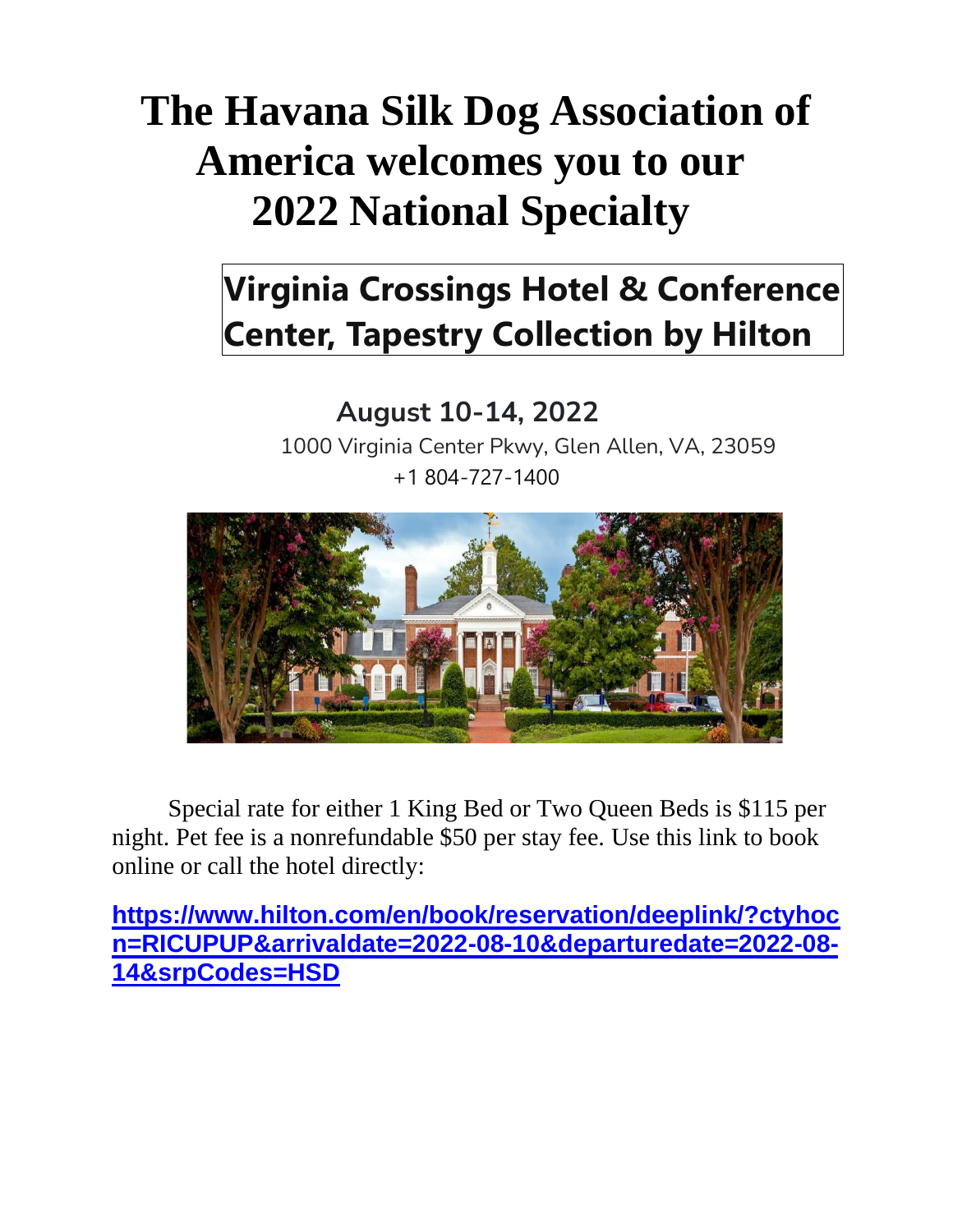#### **Havana Silk Dog 2022 National Specialty Show Committee**

#### **Marge Feiner, Linda Heimiller, Gretchen Kellas, Lonnie Wittenberg, Janet Mulligan, Mary O'Day, Dave Sharrar, Gloria Sharrar and Marilyn Spence**

| Show Chairman:                             | Mary O'Day                                                           |
|--------------------------------------------|----------------------------------------------------------------------|
| Show Secretary, Catalog<br>and Ads:        | <b>Marilyn Spence</b>                                                |
| Hospitality:                               | Dave Sharrar and Gloria Sharrar                                      |
| Seminars:                                  | Suzanne LaCosse and Linda<br>Heimiller                               |
| Trophies:                                  | Lilian Capetti                                                       |
| Banquet:                                   | Cindy Lanigan and Lonnie Steinberg                                   |
| Fundraising                                | Janet Mulligan                                                       |
| Ring Stewards and<br>Scribes:              | Frank Conticchio, Linda Heimiller,<br>Tom DeLanzo and Marilyn Spence |
| Judge Acquisition and<br><b>Education:</b> | Helen and Frank Conticchio                                           |
| Photography:                               | Donald Spence                                                        |
| OFA Eye Clinic:                            | Susan Ferguson                                                       |
| <b>Welcome Bags:</b>                       | <b>Susan Gunter</b>                                                  |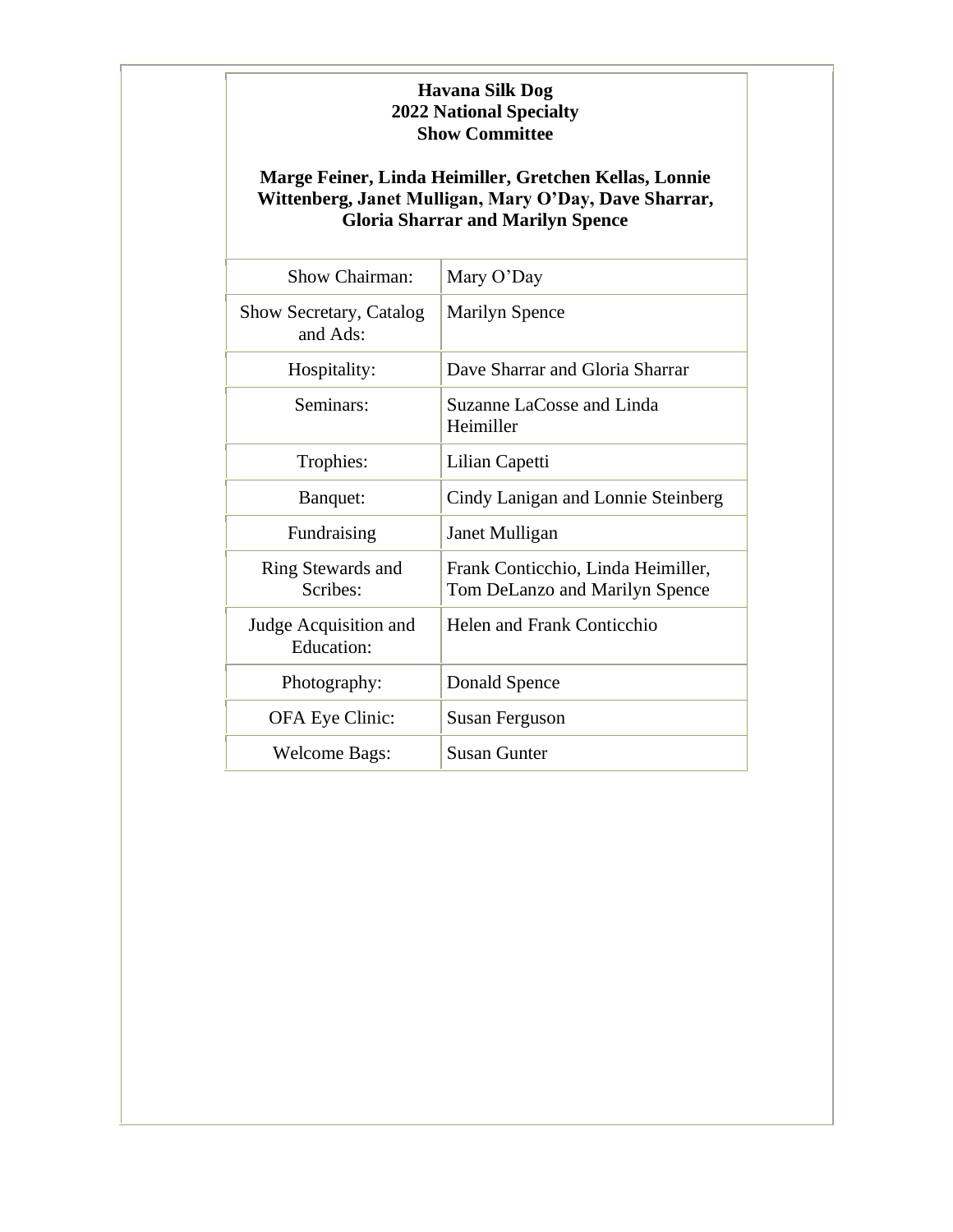### **2021 NATIONAL SPECIALTY SCHEDULE**

#### **08/10/22 Wednesday**

| 4:00 <sub>pm</sub>                                                                                                                                                                                                                                                                                                                                      | Check in time                                                              |  |
|---------------------------------------------------------------------------------------------------------------------------------------------------------------------------------------------------------------------------------------------------------------------------------------------------------------------------------------------------------|----------------------------------------------------------------------------|--|
| 7:00-9:30pm                                                                                                                                                                                                                                                                                                                                             | Welcome with Light Snacks and Beverages in the Hospitality Suite           |  |
| 08/11/22 Thursday                                                                                                                                                                                                                                                                                                                                       |                                                                            |  |
| 9:30am                                                                                                                                                                                                                                                                                                                                                  | Annual Membership Meeting in the Hotel Ballroom                            |  |
| Noon-1:30pm                                                                                                                                                                                                                                                                                                                                             | Lunch                                                                      |  |
| 1:30<br>time or early!                                                                                                                                                                                                                                                                                                                                  | Please collect your armbands and for the show in the Hotel Ballroom. Be on |  |
| 2:00 <sub>pm</sub>                                                                                                                                                                                                                                                                                                                                      | <b>Regional Specialty Show #1 Commences</b>                                |  |
| We will follow the normal show schedule starting with the Companion classes and ending<br>with BISS. A specific schedule with approximate show times for the entire weekend will<br>available along with your welcome bag. Pictures following the show.                                                                                                 |                                                                            |  |
| 4:30 <sub>pm</sub>                                                                                                                                                                                                                                                                                                                                      | Canine Good Citizen Testing in the showroom                                |  |
| 6:00-7:00pm                                                                                                                                                                                                                                                                                                                                             | Dinner                                                                     |  |
| 7:00pm<br>welcome!                                                                                                                                                                                                                                                                                                                                      | Play date hosted by Suzanne LaCosse in the Show Room. All dogs             |  |
| 7:00-9:30pm                                                                                                                                                                                                                                                                                                                                             | Beverages and light snacks in Hospitality Room                             |  |
| 08/12/22 Friday                                                                                                                                                                                                                                                                                                                                         |                                                                            |  |
| 9:30am-Noon                                                                                                                                                                                                                                                                                                                                             | Regional Specialty Show #2 Commences. Pictures following the show          |  |
| Noon-1:30pm                                                                                                                                                                                                                                                                                                                                             | Lunch                                                                      |  |
| $1:30-3:30$ pm<br>Trick Dog Seminar presented by Jo Downing. This will be an interactive<br>seminar with a talk/demonstration as well as an interactive portion you can do with your dog.<br>There will be a limited number of interactive spots although all are welcome to watch. For<br>more information please visit: http://domorewithyourdog.com/ |                                                                            |  |
| $3:45-5:00 \text{ pm}$                                                                                                                                                                                                                                                                                                                                  | Two concurrent seminars                                                    |  |